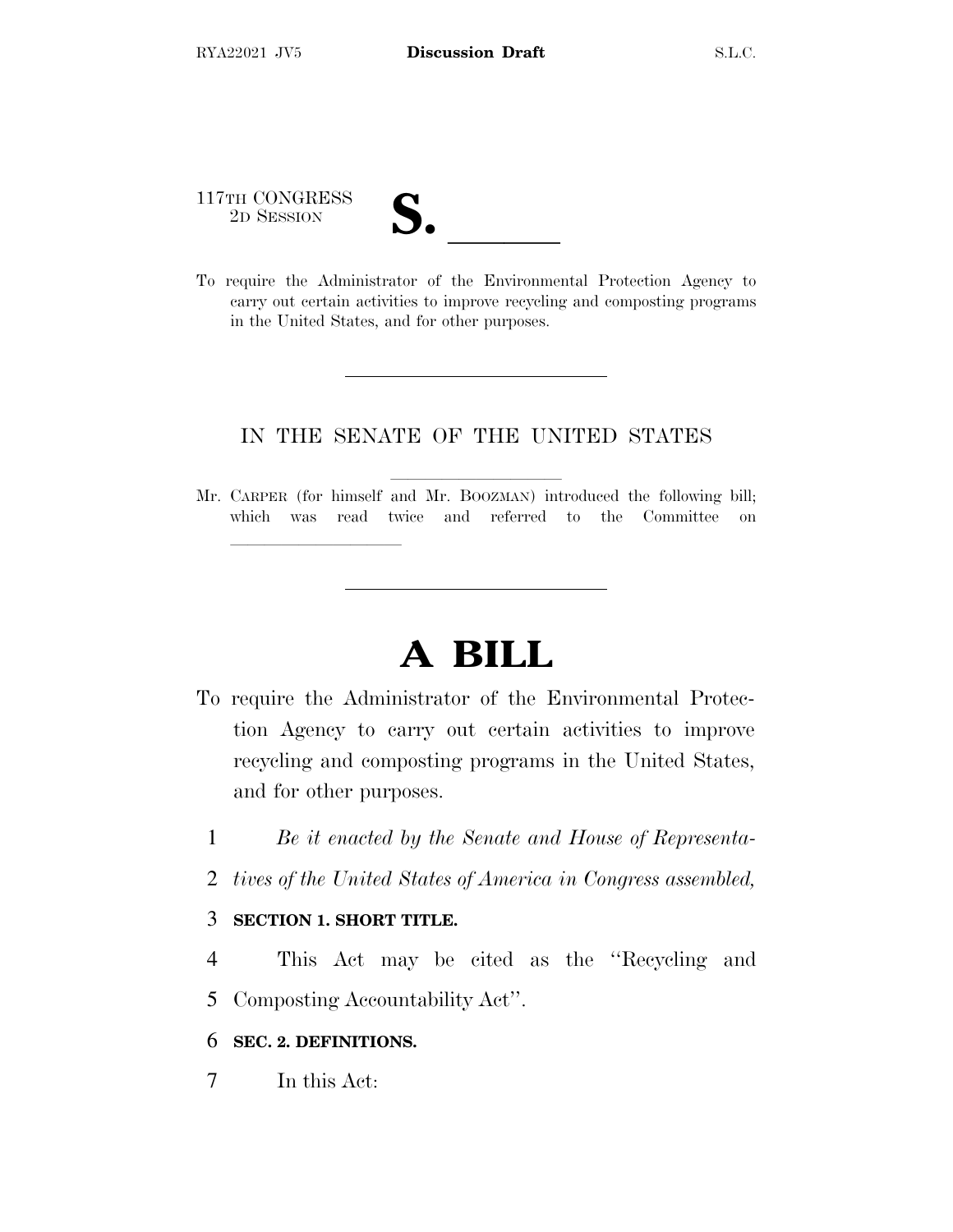| $\mathbf{1}$   | (1) ADMINISTRATOR.—The term "Adminis-                |
|----------------|------------------------------------------------------|
| $\overline{2}$ | trator" means the Administrator of the Environ-      |
| 3              | mental Protection Agency.                            |
| $\overline{4}$ | (2) CIRCULAR MARKET.—The term "circular              |
| 5              | market" means a market that utilizes industrial      |
| 6              | processes and economic activities to enable post-in- |
| 7              | dustrial and post-consumer materials used in those   |
| 8              | processes and activities to maintain their highest   |
| 9              | values for as long as possible.                      |
| 10             | (3) COMPOST.—The term "compost" means a              |
| 11             | product that—                                        |
| 12             | (A) is manufactured through the controlled           |
| 13             | aerobic, biological decomposition of biodegrad-      |
| 14             | able materials;                                      |
| 15             | (B) has been subjected to medium and                 |
| 16             | high temperature organisms, which—                   |
| 17             | (i) significantly reduce the viability of            |
| 18             | pathogens and weed seeds; and                        |
| 19             | stabilize carbon in the product<br>(ii)              |
| 20             | such that the product is beneficial to plant         |
| 21             | growth; and                                          |
| 22             | (C) is typically used as a soil amendment,           |
| 23             | but may also contribute plant nutrients.             |
| 24             | COMPOSTABLE MATERIAL.-The<br>(4)<br>term             |
| 25             | "compostable material" means material that is com-   |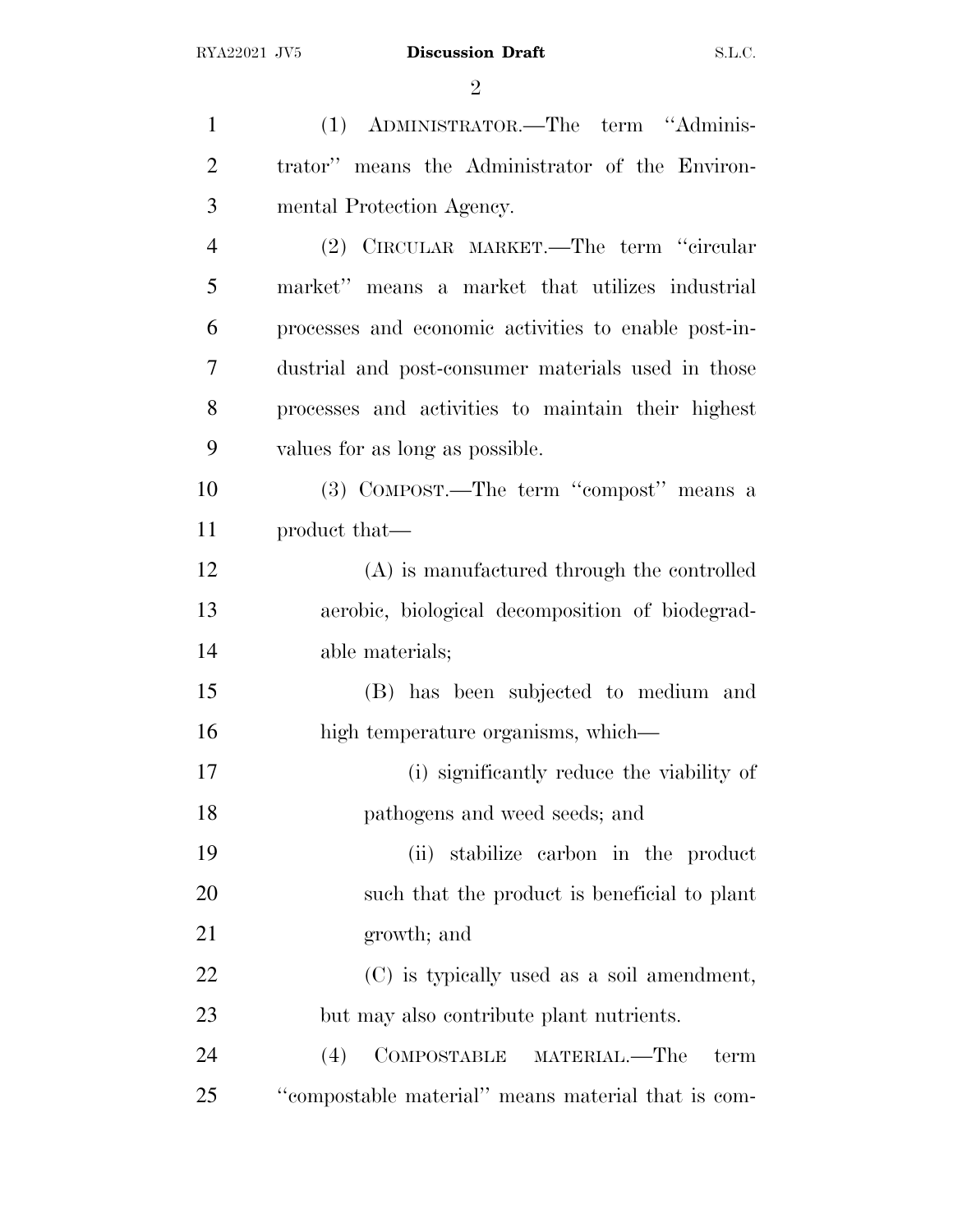| $\mathbf{1}$   | posed of biomass that can be continually and safely   |
|----------------|-------------------------------------------------------|
| $\overline{2}$ | replenished or renewed, such as—                      |
| 3              | $(A)$ wood;                                           |
| $\overline{4}$ | (B) agricultural crops;                               |
| 5              | $(C)$ paper;                                          |
| 6              | (D) other organic plant material;                     |
| $\overline{7}$ | (E) marine products;                                  |
| 8              | (F) organic waste, including food waste               |
| 9              | and yard waste; and                                   |
| 10             | (G) such other material that is composed              |
| 11             | of biomass that can be continually replenished        |
| 12             | or renewed, as determined by the Adminis-             |
| 13             | trator.                                               |
| 14             | (5)<br>COMPOSTING FACILITY.—The<br>term               |
| 15             | "composting facility" means a location, structure, or |
| 16             | device that transforms compostable materials into     |
| 17             | compost.                                              |
| 18             | $(6)$ INDIAN TRIBE.—The term "Indian Tribe"           |
| 19             | has the meaning given the term in section 4 of the    |
| 20             | Indian Self-Determination and Education Assistance    |
| 21             | Act $(25 \text{ U.S.C. } 5304)$ .                     |
| 22             | (7) MATERIALS RECOVERY FACILITY.—                     |
| 23             | (A) IN GENERAL.—The term "materials                   |
| 24             | recovery facility" means a dedicated recycling        |
| 25             | facility where primarily residential recyclables,     |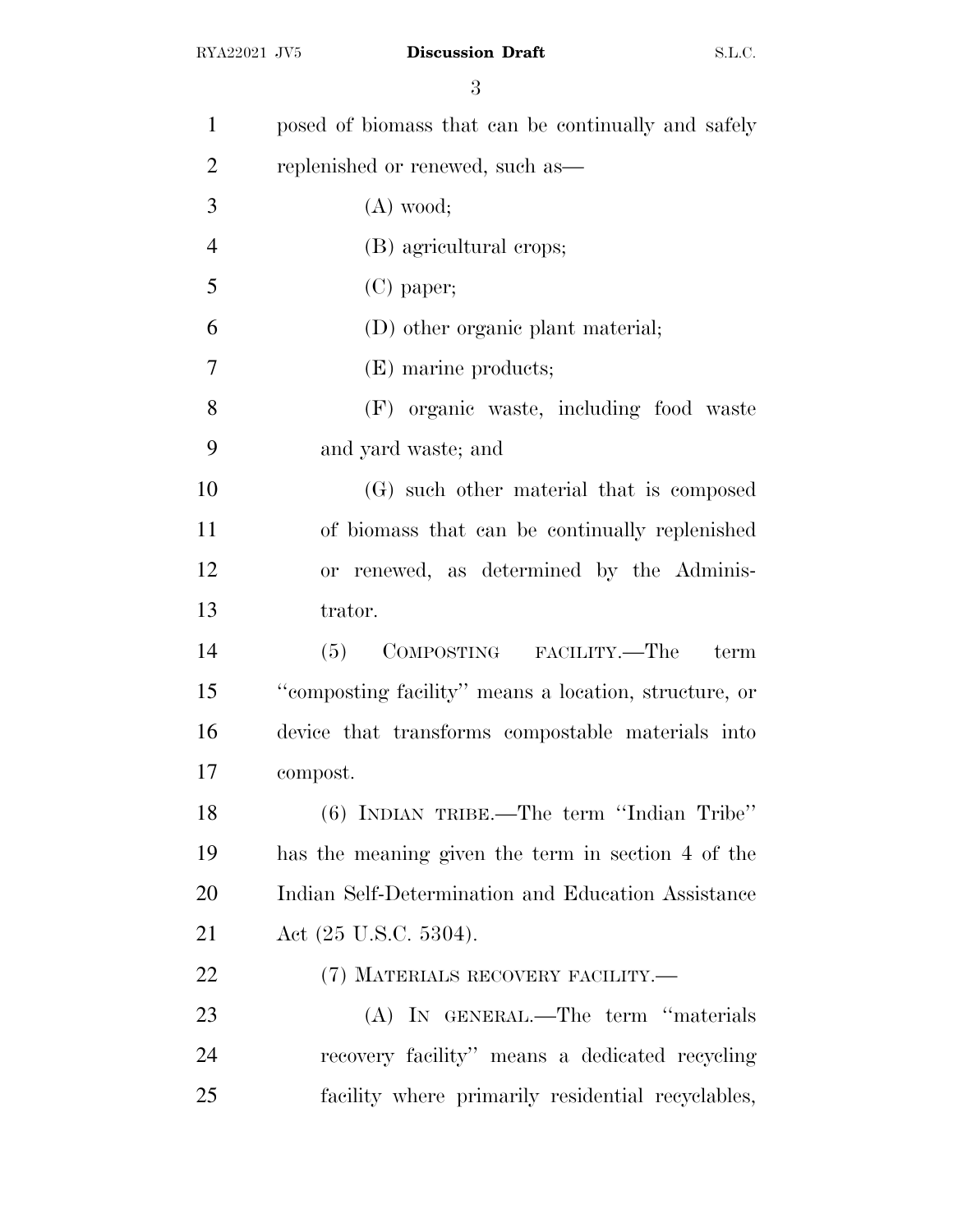which are diverted from disposal by the gener- ator and collected separately from municipal solid waste, are mechanically or manually sort- ed into commodities for further processing into specification-grade commodities for sale to end users. (B) EXCLUSION.—The term ''materials re- covery facility'' does not include a solid waste management facility that may process munic- ipal solid waste to remove recyclable materials. (8) PROCESSING.—The term ''processing'' means any mechanical, manual, or other method that— (A) transforms a recyclable material into a specification-grade commodity; and (B) may occur in multiple steps, with dif- ferent steps, including sorting, occurring at dif- ferent locations. (9) RECYCLABLE MATERIAL.—The term ''recy- clable material'' means a material that is obsolete, previously used, off-specification, surplus, or inciden- tally produced for processing into a specification- grade commodity for which a circular market cur-24 rently exists or is being developed.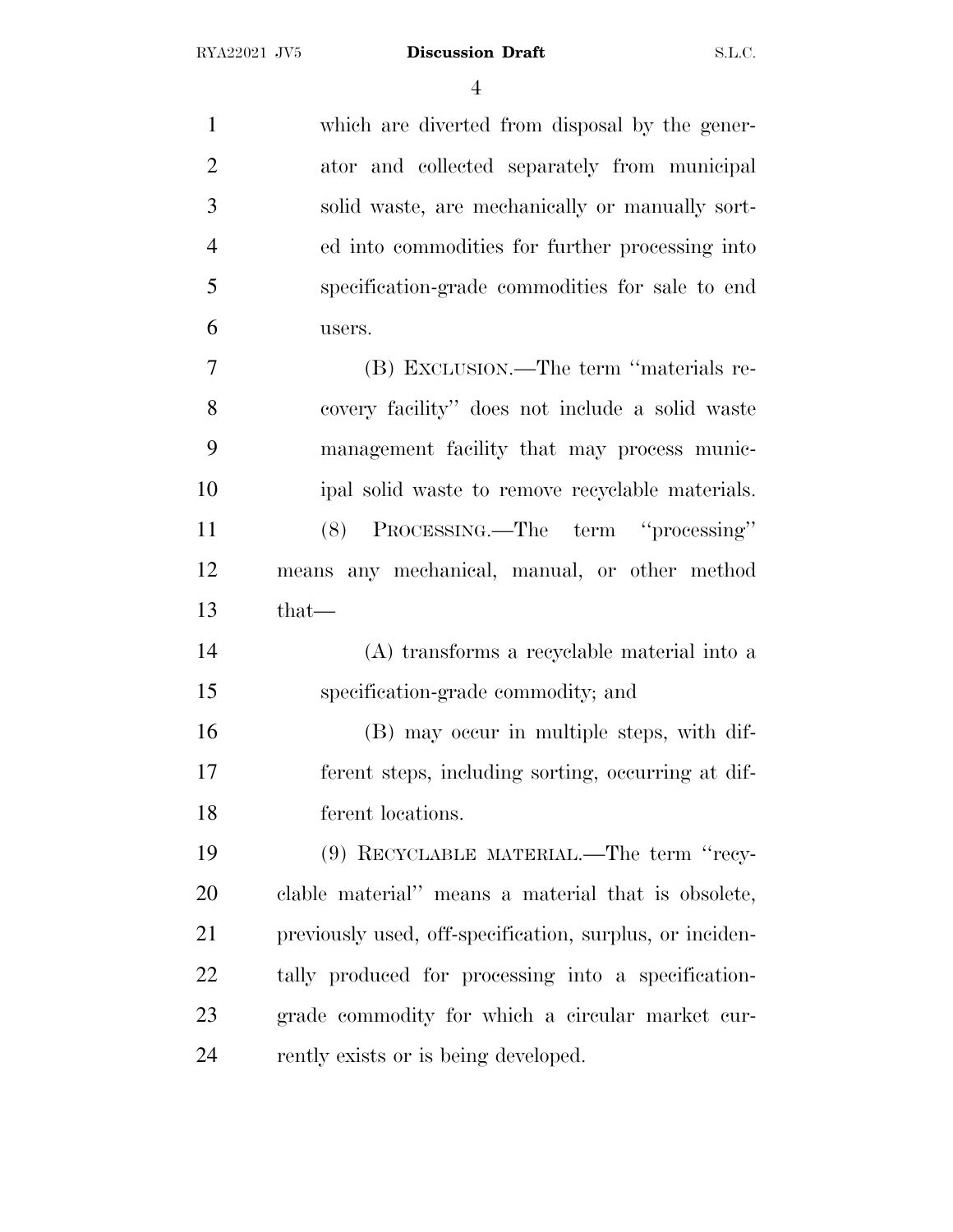| $\mathbf{1}$   | (10) RECYCLING.—The term "recycling" means           |
|----------------|------------------------------------------------------|
| $\overline{2}$ | the series of activities—                            |
| 3              | (A) during which recyclable materials are            |
| $\overline{4}$ | processed into specification-grade commodities,      |
| 5              | and consumed as raw-material feedstock, in lieu      |
| 6              | of virgin materials, in the manufacturing of new     |
| 7              | products;                                            |
| 8              | (B) that may include sorting, collection,            |
| 9              | processing, and brokering; and                       |
| 10             | (C) that result in subsequent consumption            |
| 11             | by a materials manufacturer, including for the       |
| 12             | manufacturing of new products.                       |
| 13             | (11) STATE.—The term "State" has the mean-           |
| 14             | ing given the term in section 1004 of the Solid      |
| 15             | Waste Disposal Act (42 U.S.C. 6903).                 |
| 16             | SEC. 3. SENSE OF CONGRESS.                           |
| 17             | It is the sense of Congress that—                    |
| 18             | (1) recycling conserves resources, protects the      |
| 19             | environment, and is important to the United States   |
| 20             | economy;                                             |
| 21             | (2) the United States recycling infrastructure       |
| 22             | encompasses each of the entities that collect, proc- |
| 23             | ess, broker, and consume recyclable materials        |
| 24             | sourced from commercial, industrial, and residential |
| 25             | sources;                                             |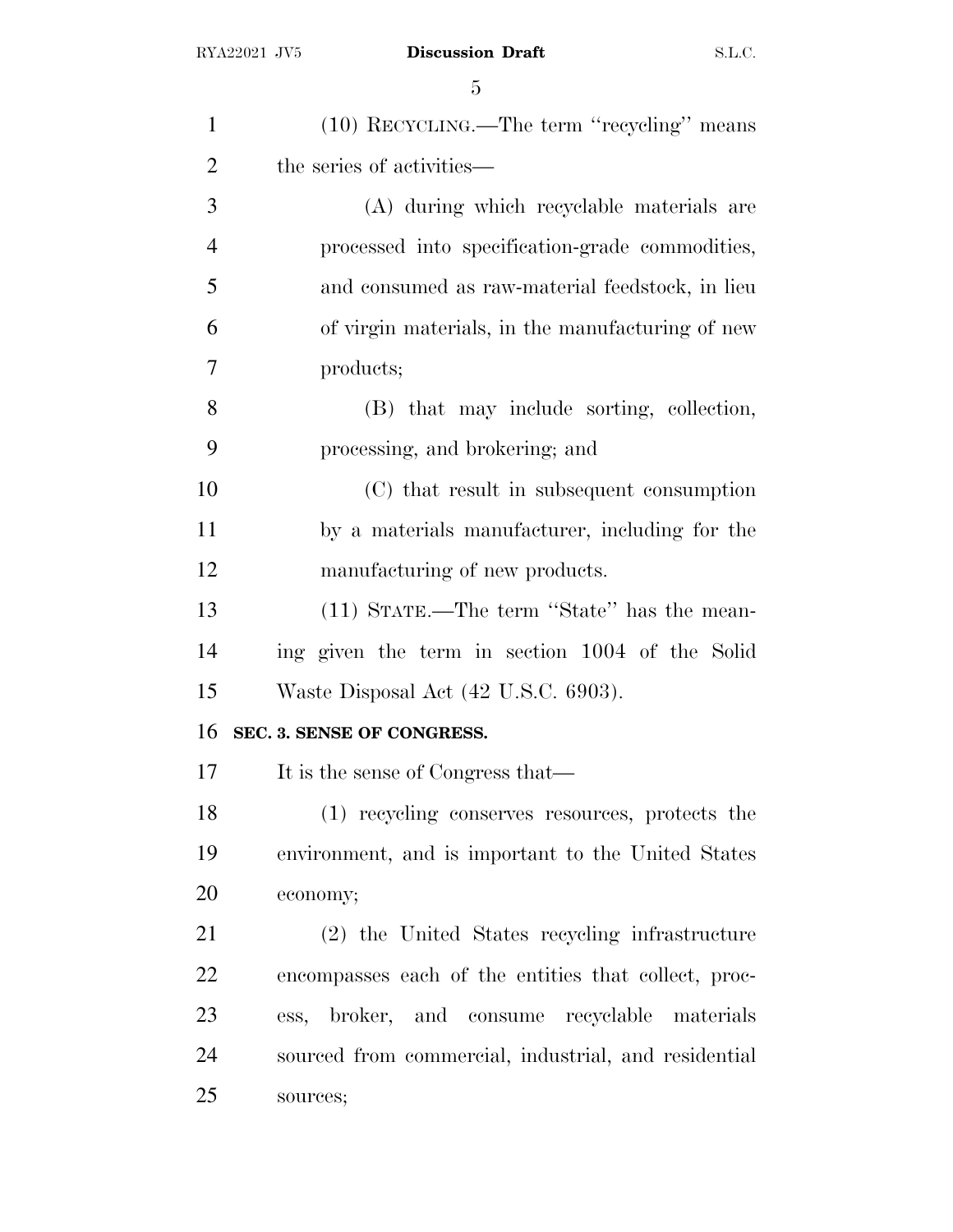| $\mathbf{1}$   | (3) the residential segment of the United States      |
|----------------|-------------------------------------------------------|
| $\overline{2}$ | recycling infrastructure is facing challenges from—   |
| 3              | (A) confusion over what materials are recy-           |
| $\overline{4}$ | clable materials;                                     |
| 5              | (B) reduced export markets;                           |
| 6              | (C) growing, but still limited, domestic end          |
| 7              | markets;                                              |
| 8              | (D) an ever-changing and heterogeneous                |
| 9              | supply stream; and                                    |
| 10             | (E) in some areas, a recycling infrastruc-            |
| 11             | ture in need of revitalization; and                   |
| 12             | (4) in an effort to address those challenges, the     |
| 13             | United States must use a combination of tactics to    |
| 14             | improve recycling and composting in the United        |
| 15             | States.                                               |
| 16             | SEC. 4. REPORT ON COMPOSTING INFRASTRUCTURE CAPA-     |
| 17             | <b>BILITIES.</b>                                      |
| 18             | The Administrator, in consultation with States, units |
| 19             | of local government, and Indian Tribes, shall—        |
| 20             | (1) prepare a report describing the capability of     |
| 21             | the United States to implement a national residen-    |
| 22             |                                                       |
|                | tial composting strategy for compostable materials    |
| 23             | for the purposes of reducing contamination rates for  |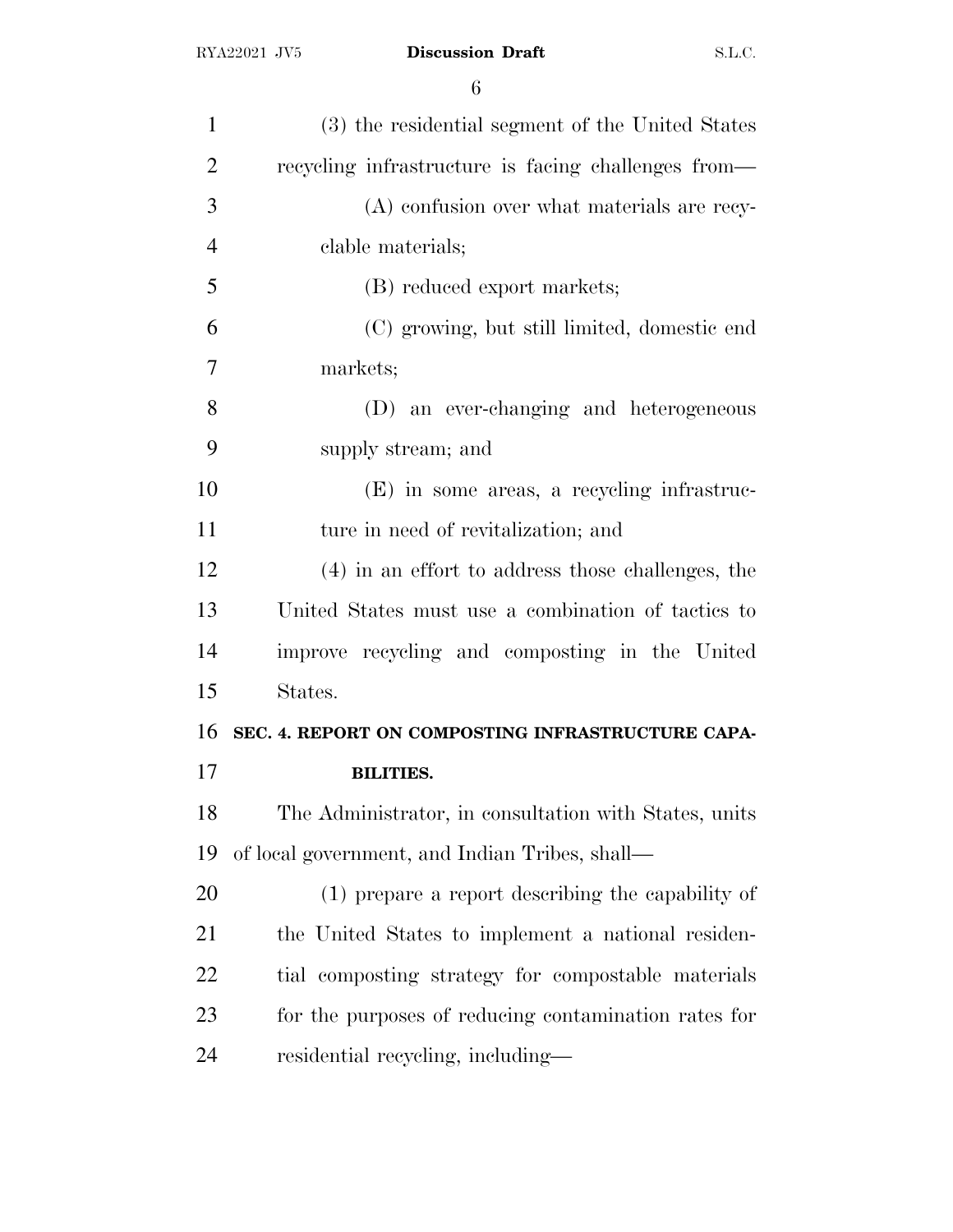| $\mathbf{1}$   | (A) an evaluation of existing Federal,            |
|----------------|---------------------------------------------------|
| $\overline{2}$ | State, and local laws that may present barriers   |
| 3              | to implementation of a national residential       |
| $\overline{4}$ | composting strategy;                              |
| 5              | $(B)(i)$ an evaluation of existing composting     |
| 6              | programs of States, units of local government,    |
| $\tau$         | and Indian Tribes; and                            |
| 8              | (ii) a description of best practices based on     |
| 9              | those programs;                                   |
| 10             | (C) an evaluation of existing composting          |
| 11             | infrastructure in States, units of local govern-  |
| 12             | ment, and Indian Tribes for the purposes of es-   |
| 13             | timating cost and approximate land needed to      |
| 14             | expand composting programs; and                   |
| 15             | (D) a study of the practices of manufac-          |
| 16             | turers and companies that are moving to using     |
| 17             | compostable packaging and food service ware       |
| 18             | for the purpose of making the composting proc-    |
| 19             | ess the end-of-life use of those products; and    |
| 20             | $(2)$ not later than 1 year after the date of en- |
| 21             | actment of this Act, submit the report prepared   |
| 22             | under paragraph $(1)$ to Congress.                |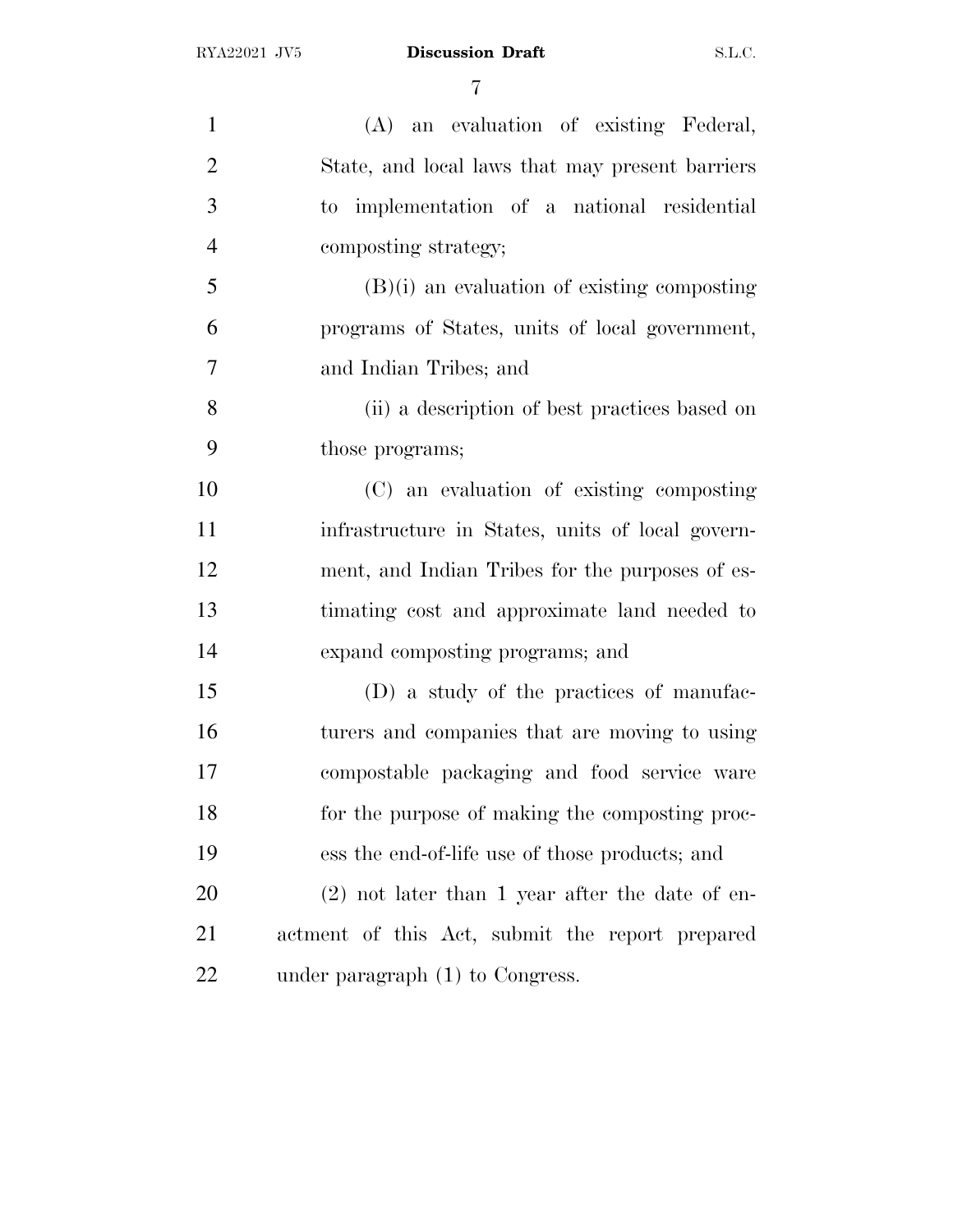# **SEC. 5. REPORT ON FEDERAL AGENCY RECYCLING PRAC-TICES.**

 Not later than 1 year after the date of enactment of this Act, and annually thereafter, the Comptroller Gen- eral of the United States, in consultation with the Admin- istrator, shall make publicly available a report describ-ing-

 (1) the total annual recycling and composting rates reported by all Federal agencies;

 (2) the total annual percentage of products con- taining recyclable material, compostable material, or recovered materials purchased by all Federal agen-cies, including—

 (A) the total quantity of procured products containing recyclable material or recovered ma- terials listed in the comprehensive procurement guidelines published under section 6002(e) of the Solid Waste Disposal Act (42 U.S.C.  $6962(e)$ ; and

 (B) the total quantity of compostable ma-21 terial purchased;

(3) recommendations for updating—

 (A) the comprehensive procurement guide- lines published under section 6002(e) of the Solid Waste Disposal Act (42 U.S.C. 6962(e)); and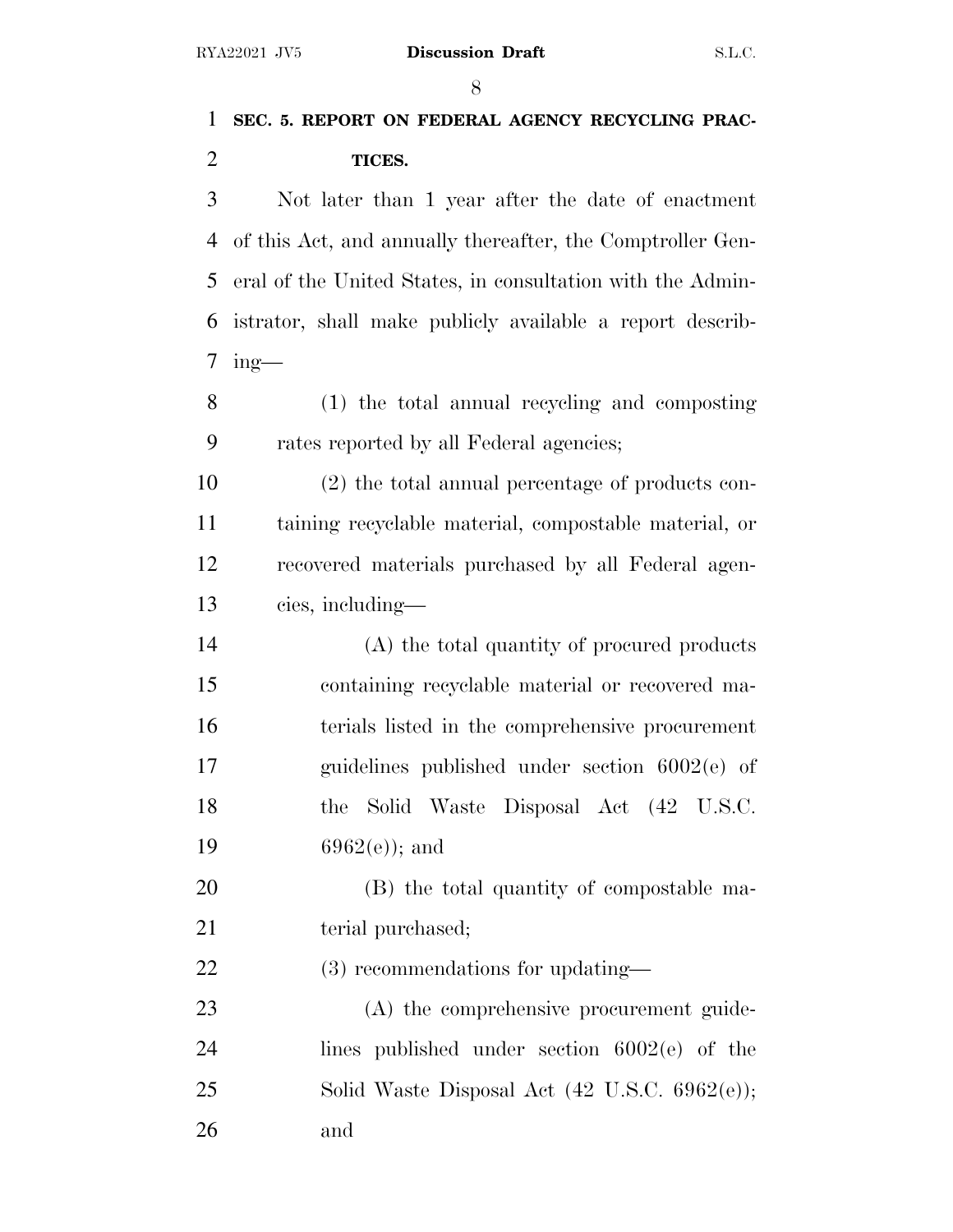(B) the environmentally preferable pur- chasing program established under section 6604(b)(11) of the Pollution Prevention Act of 4 1990 (42 U.S.C. 13103(b)(11)); and

 (4) the activities of each Federal agency that promote recycling or composting.

#### **SEC. 6. IMPROVING DATA AND REPORTING.**

 (a) INVENTORY OF MATERIALS RECOVERY FACILI- TIES.—Not later than 1 year after the date of enactment of this Act, and biannually thereafter, the Administrator, in consultation with States, units of local government, and Indian Tribes, shall—

 (1) prepare an inventory of public and private materials recovery facilities in the United States, in-cluding—

 (A) the number of materials recovery fa- cilities in each unit of local government in each State; and

 (B) a description of the materials that each materials recovery facility can process, in-cluding—

 (i) in the case of plastic, a description of—

 (I) the types of accepted resin, if applicable; and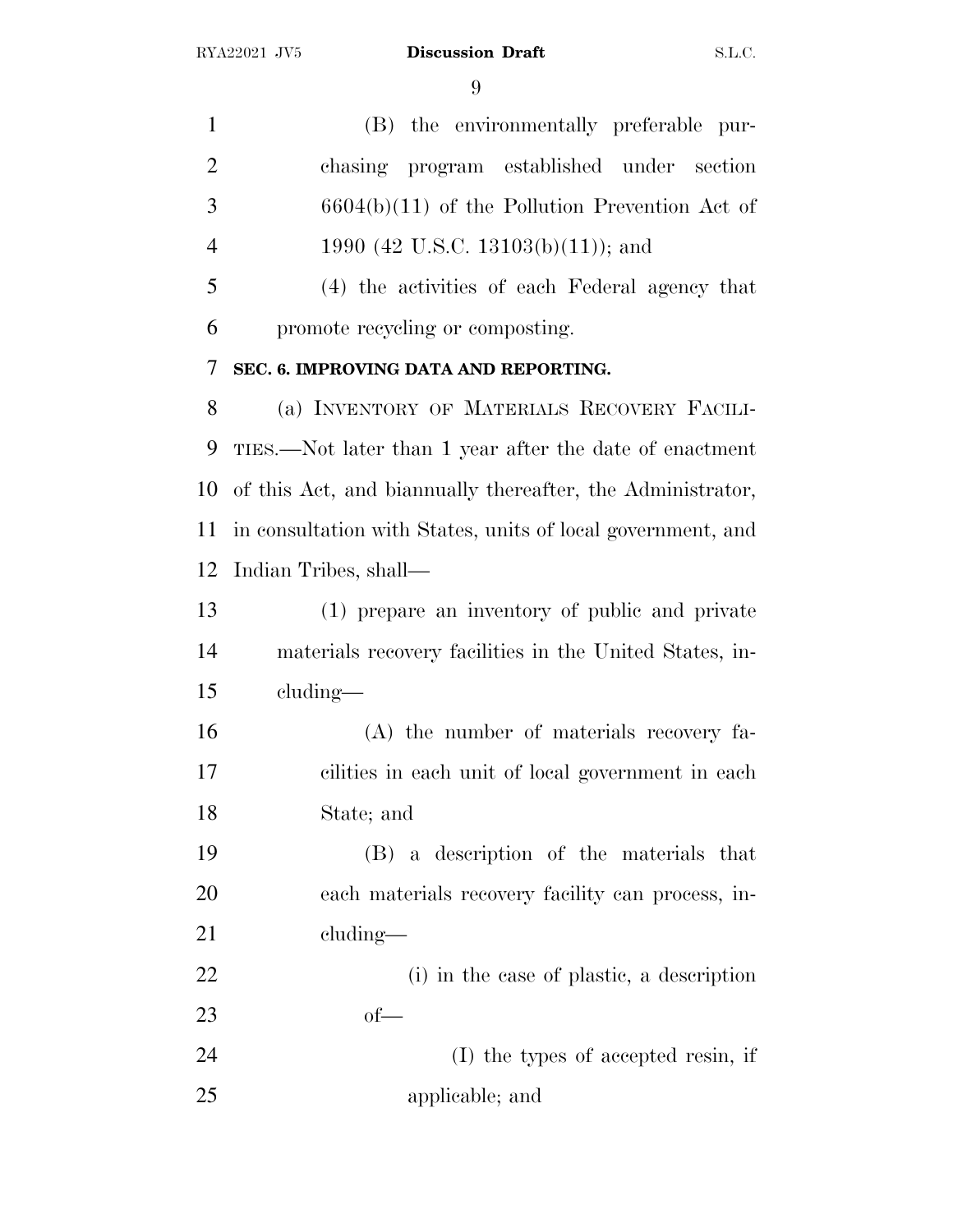| $\mathbf{1}$   | (II) the container type, such as a                         |
|----------------|------------------------------------------------------------|
| $\overline{2}$ | jug, a carton, or film;                                    |
| 3              | (ii) food packaging and service ware,                      |
| $\overline{4}$ | such as a bottle, cutlery, or a cup;                       |
| 5              | (iii) paper;                                               |
| 6              | (iv) aluminum or scrap metal; or                           |
| 7              | (v) any other material not described                       |
| 8              | in any of clauses (i) through (iv) that a                  |
| 9              | materials recovery facility can process; and               |
| 10             | (2) submit the inventory prepared under para-              |
| 11             | graph $(1)$ to Congress.                                   |
| 12             | (b) ESTABLISHMENT OF A COMPREHENSIVE BASE-                 |
| 13             | LINE OF DATA FOR THE UNITED STATES RECYCLING               |
| 14             | SYSTEM.—The Administrator, in consultation with States,    |
| 15             | units of local government, and Indian Tribes, shall deter- |
| 16             | mine, with respect to the United States—                   |
| 17             | (1) the number of community curbside recycling             |
| 18             | and composting programs;                                   |
| 19             | (2) the number of community drop-off recycling             |
| 20             | and composting programs;                                   |
| 21             | (3) the types of materials accepted by each                |
| 22             | community curbside recycling, drop-off recycling, or       |
| 23             | composting program;                                        |
|                |                                                            |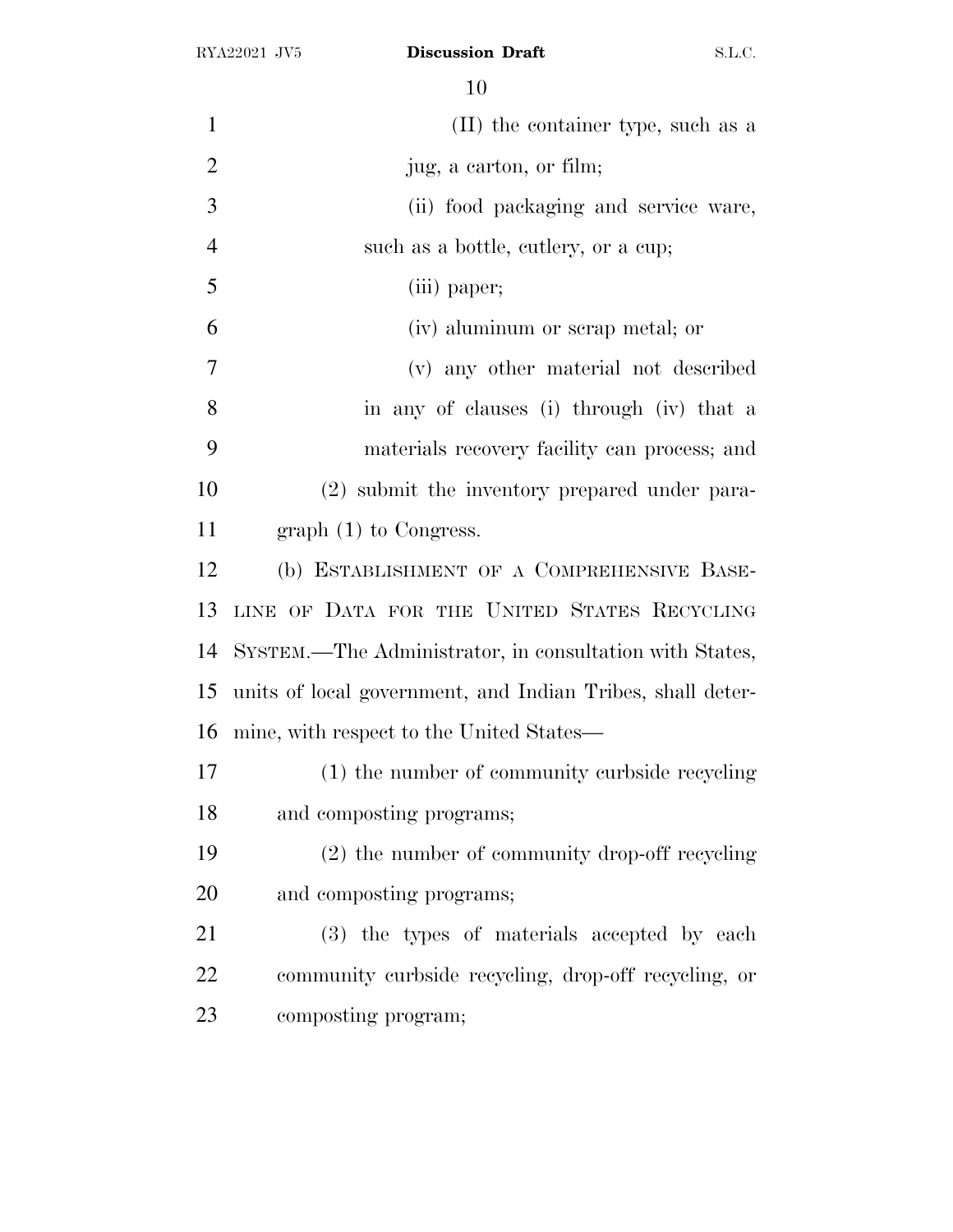| $\mathbf{1}$   | (4) the number of individuals with access to re-      |
|----------------|-------------------------------------------------------|
| $\overline{2}$ | cycling and composting services to at least the ex-   |
| 3              | tent of access to disposal services;                  |
| $\overline{4}$ | (5) the number of individuals with barriers to        |
| 5              | accessing recycling and composting services to at     |
| 6              | least the extent of access to disposal services;      |
| 7              | (6) the inbound contamination and capture             |
| 8              | rates of community curbside recycling, drop-off recy- |
| 9              | cling, or composting programs; and                    |
| 10             | (7) where applicable, other available recycling       |
| 11             | or composting programs within a community, includ-    |
| 12             | ing store drop-offs.                                  |
| 13             | (c) STANDARDIZATION OF RECYCLING REPORTING            |
| 14             | RATES.-                                               |
| 15             | (1) COLLECTION OF RATES.—                             |
| 16             | (A) IN GENERAL.—The Administrator may                 |
| 17             | use amounts made available under section 9 to         |
| 18             | biannually collect from each State the nation-        |
| 19             | ally standardized rate of recyclable materials in     |
| 20             | that State that have been successfully diverted       |
| 21             | from the waste stream and brought to a mate-          |
| 22             | rials recovery facility or composting facility.       |
| 23             | CONFIDENTIAL<br>(B)<br>OR<br>PROPRIETARY              |
| 24             | INFORMATION.—Information<br>col-<br><b>BUSINESS</b>   |
| 25             | lected under subparagraph (A) shall not include       |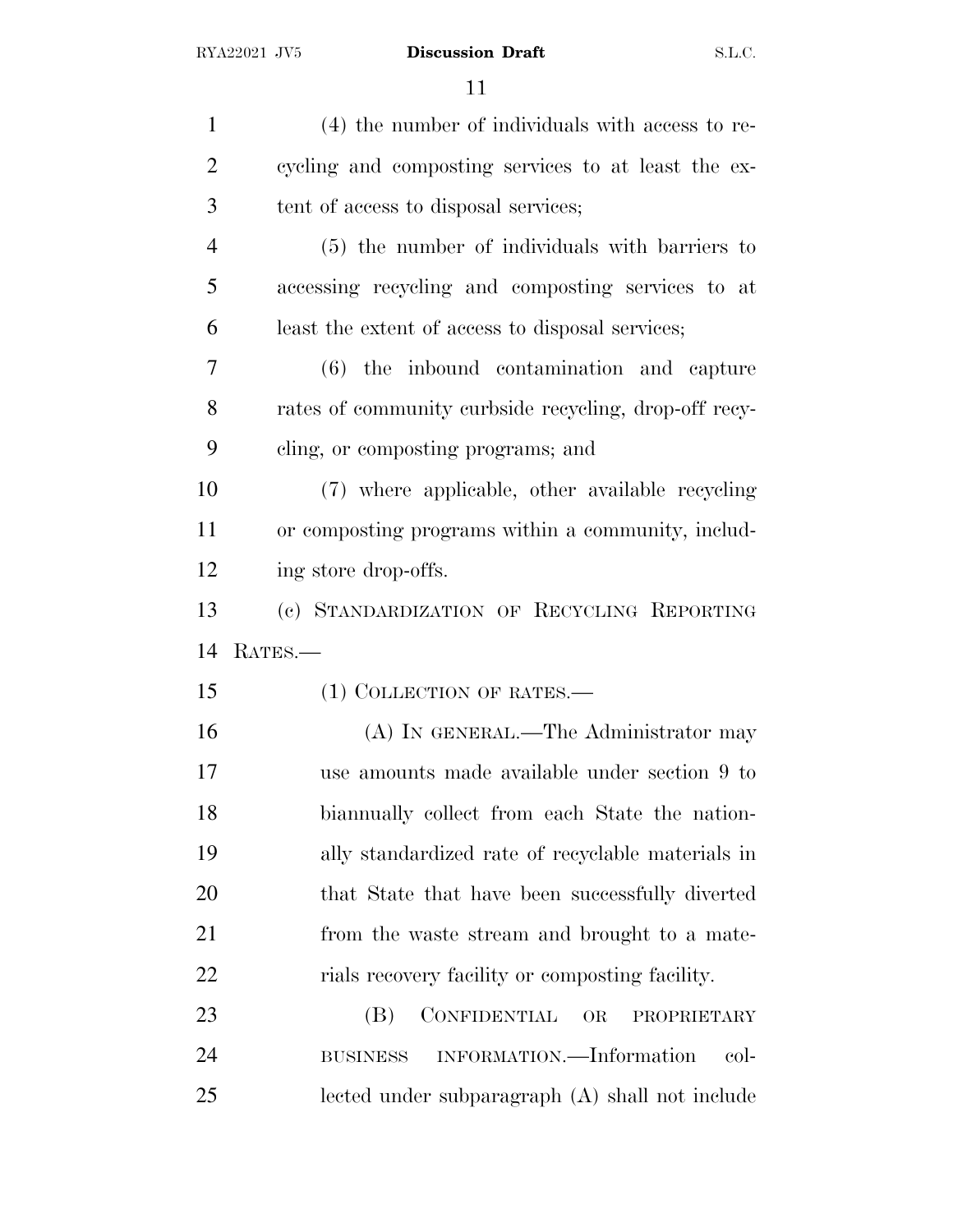| $\mathbf{1}$   | any confidential or proprietary business infor-       |
|----------------|-------------------------------------------------------|
| $\overline{2}$ | mation, as determined by the Administrator.           |
| 3              | (2) USE.—Using amounts made available under           |
| $\overline{4}$ | section 9, the Administrator may use the rates col-   |
| 5              | lected under paragraph (1) to further assist States,  |
| 6              | units of local government, and Indian Tribes—         |
| 7              | (A) to reduce the overall waste produced              |
| 8              | by the States and units of local government;          |
| 9              | and                                                   |
| 10             | (B) to increase recycling and composting              |
| 11             | rates.                                                |
| 12             | (d) REPORT ON END MARKETS.—                           |
| 13             | (1) IN GENERAL.—The Administrator, in con-            |
| 14             | sultation with States, units of local government, and |
| 15             | Indian Tribes, shall—                                 |
| 16             | (A) provide an update to the report sub-              |
| 17             | mitted under section 306 of the Save Our Seas         |
| 18             | 2.0 Act (Public Law 116–224; 134 Stat. 1096)          |
| 19             | to include an addendum on the end-market sale         |
| 20             | of all recyclable materials, in addition to recy-     |
| 21             | cled plastics as described in that section, from      |
| 22             | materials recovery facilities that process recy-      |
| 23             | clable materials collected from households and        |
| 24             | publicly available recyclable materials drop-off      |
| 25             | centers, including—                                   |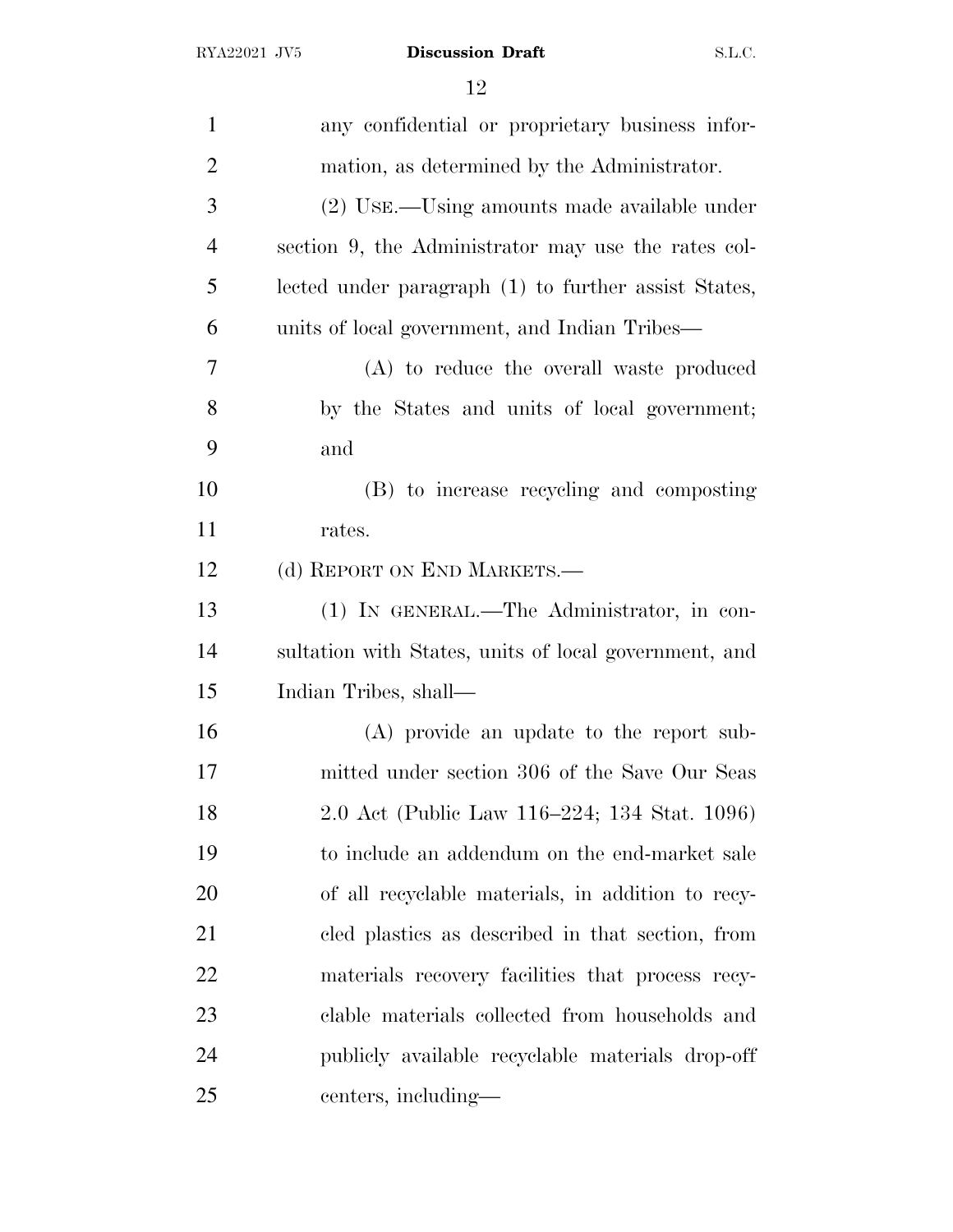| $\mathbf{1}$   | (i) the total, in dollars per ton, domes-               |
|----------------|---------------------------------------------------------|
| $\overline{2}$ | tic sales of bales of recyclable materials;             |
| 3              | and                                                     |
| $\overline{4}$ | (ii) the total, in dollars per ton, inter-              |
| 5              | national sales of bales of recyclable mate-             |
| 6              | rials;                                                  |
| 7              | (B) prepare a report on the end-market                  |
| 8              | sale of all compostable materials collected from        |
| 9              | households and publicly available compost drop-         |
| 10             | off centers, including the total, in dollars per        |
| 11             | ton, of domestic sales of compostable materials;        |
| 12             | and                                                     |
| 13             | (C) not later than 1 year after the date of             |
| 14             | enactment of this Act, submit to Congress the           |
| 15             | update to the report prepared under subpara-            |
| 16             | graph (A) and the report prepared under sub-            |
| 17             | paragraph $(B)$ .                                       |
| 18             | (2) CONFIDENTIAL OR PROPRIETARY BUSINESS                |
| 19             | INFORMATION.—Information collected under sub-           |
| 20             | paragraphs $(A)$ and $(B)$ of paragraph $(1)$ shall not |
| 21             | include any confidential or proprietary business in-    |
| 22             | formation, as determined by the Administrator.          |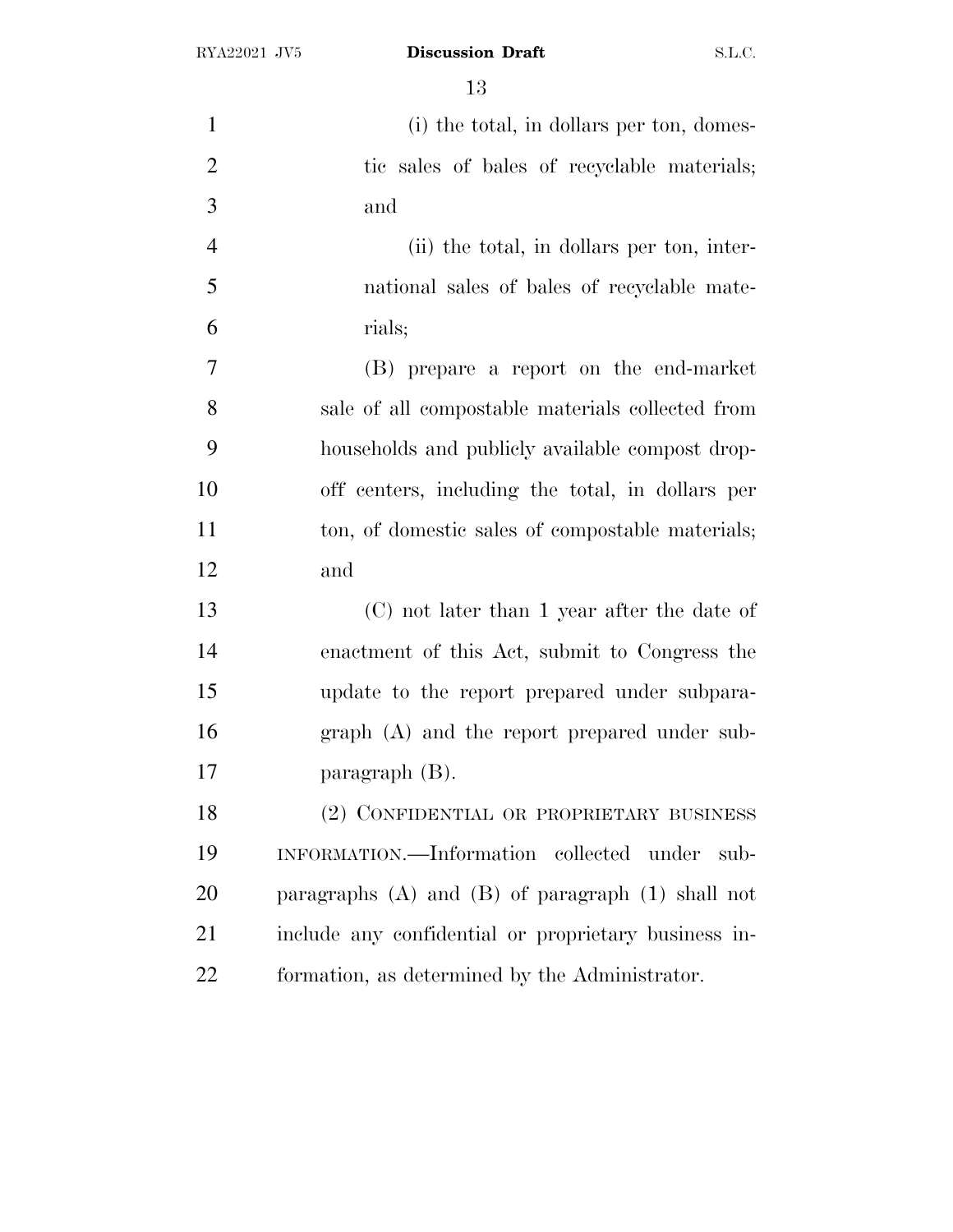## **SEC. 7. STUDY ON THE DIVERSION OF RECYCLABLE MATE-RIALS FROM A CIRCULAR MARKET.**

 (a) I<sup>N</sup> GENERAL.—Not later than 1 year after the date of enactment of this Act, the Administrator shall de- velop a metric for determining the proportion of recyclable materials in commercial and municipal waste streams that are being diverted from a circular market.

 (b) STUDY; REPORT.—Not later than 1 year after the development of a metric under subsection (a), the Admin- istrator shall conduct a study of, and submit to Congress a report on, the proportion of recyclable materials in com- mercial and municipal waste streams that, during each of the 10 calendar years preceding the year of submission of the report, were diverted from a circular market.

 (c) DATA.—The report under subsection (b) shall provide data on specific recyclable materials, including plastics, paper and paperboard, and glass, that were pre- vented from remaining in a circular market through dis- posal or elimination, and to what use those specific recy-clable materials were lost.

 (d) EVALUATION.—The report under subsection (b) shall include an evaluation of whether the establishment or improvement of recycling programs would—

(1) improve recycling rates; or

 (2) reduce the quantity of recyclable materials being unutilized in a circular market.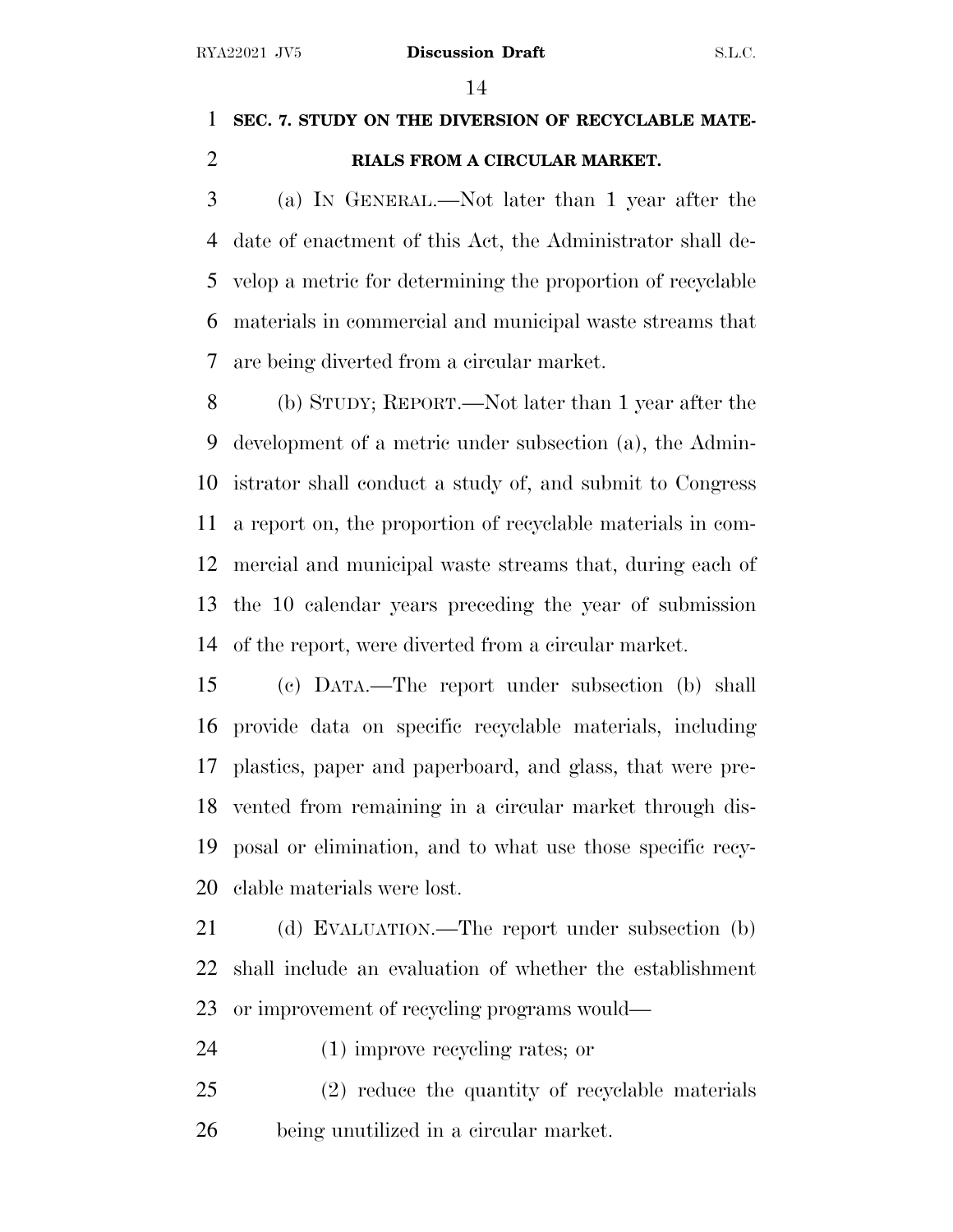#### **SEC. 8. VOLUNTARY GUIDELINES.**

The Administrator shall—

 (1) in consultation with States, units of local government, and Indian Tribes, develop, based on the results of the studies, reports, inventory, and data determined under sections 4 through 7, and provide to States, units of local government, and In- dian Tribes best practices that the States, units of local government, and Indian Tribes may use to en- hance recycling and composting, including— (A) labeling techniques for containers of waste, compost, and recycling, with the goal of creating consistent, readily available, and un- derstandable labeling across jurisdictions; (B) pamphlets or other literature readily available to constituents; (C) primary and secondary school edu-18 cational resources on recycling; (D) web and media-based campaigns; and (E) guidance for the labeling of recyclable materials and compostable materials that mini- mizes contamination and diversion of those ma-23 terials from waste streams; and

 (2) not later than 2 years after the date of en-actment of this Act, submit to Congress a report de-